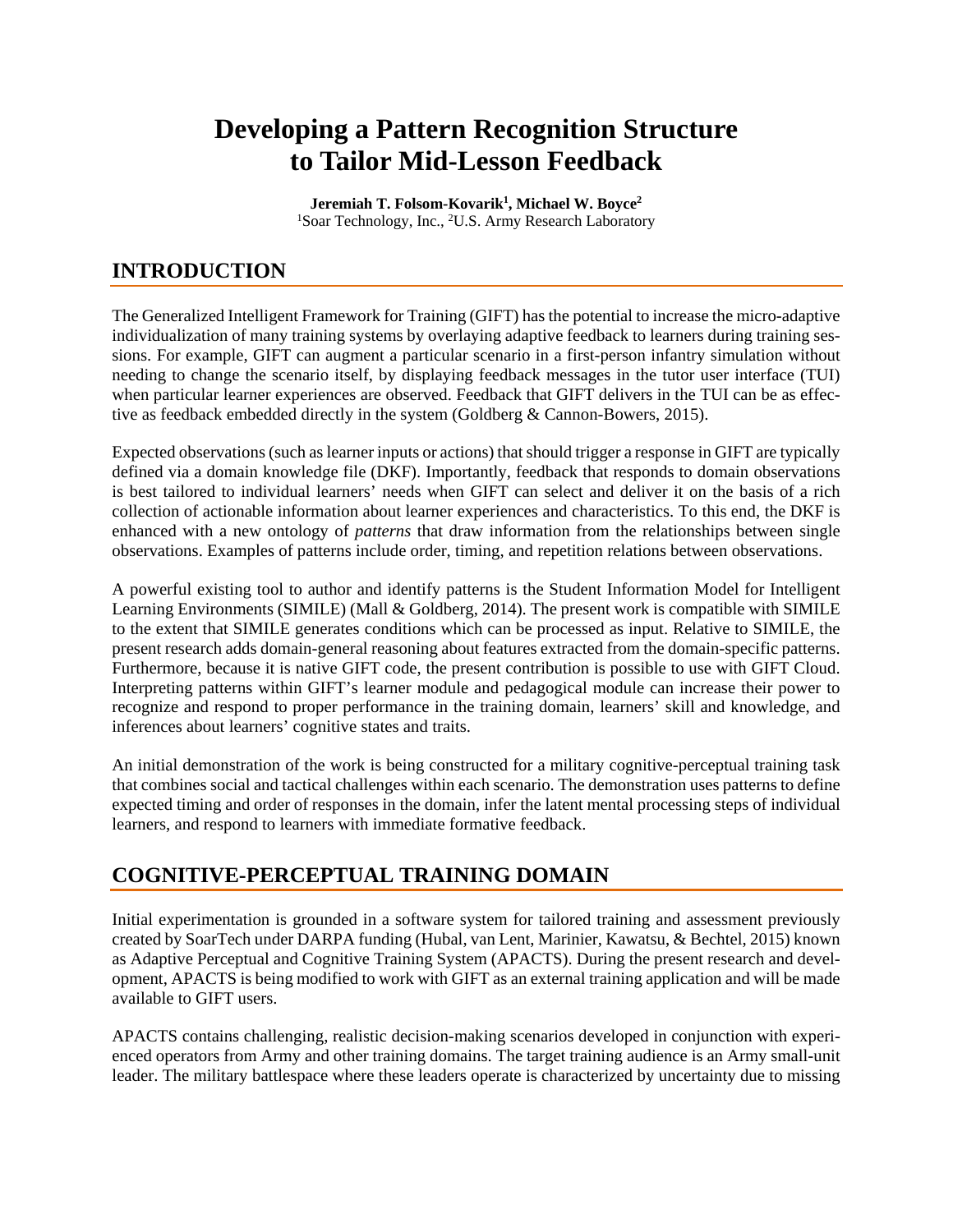information, time pressure from the need to take advantage of tactical situations quickly, and high complexity with many interacting factors to consider [\(Thunholm, 2005\)](#page-9-3). At the same time, the leaders' quick decisions can have far-ranging impacts on the larger U.S. mission [\(Malone, 1983\)](#page-9-4).

APACTS scenarios test learners' decision-making ability in scenarios that draw on both tactical and social skill in the same scenario. APACTS sequences video, images, and two types of assessments: multiplechoice decisions and a perceptual task (Figure 1) that lets learners annotate images with specific visual cues that occur in the scene. Feedback is delivered via an after-action review (Figure 2). Key to the present work is that GIFT adds tailored mid-lesson feedback to APACTS via the TUI. GIFT selects feedback by recognizing and interpreting patterns in the learner performance during APACTS scenarios. The approach is general and may also be used to find and respond to patterns in other GIFT training tools.



**Figure 1. The APACTS cognitive-perceptual assessment tasks assess how learners process visual cues.**

#### **Terminology**

For the purposes of this research, an *observation* is defined as a provable fact about what one learner has done within a learning tool. Examples of observations are *the learner opened a door* or *the learner scored 15 out of 20*. An observation happens at a single point in time, does not have duration, and has always either happened or not happened. An observation does not have a likelihood, does not need to be inferred, and cannot be incorrect. Any uncertainty surrounding an observation is assumed to be resolved by the training tool where the observation originated.

Within GIFT, individual observations are assembled into *patterns* via new additions to the domain module. Patterns are groups of observations that take on meaning in relation to each other. For example, clearing a room might require two observations within some period: *the learner opened a particular door* and then *the learner moved to the right*. The two observations might be related by ordering (one before the other) and by timing (one immediately after the other). Patterns may also be grouped and nested to arbitrary depth.

While occurrences of observations and patterns are both considered incontrovertible facts in the GIFT point of view, inference comes into play when the DKF defines *constraints* on observations and patterns. The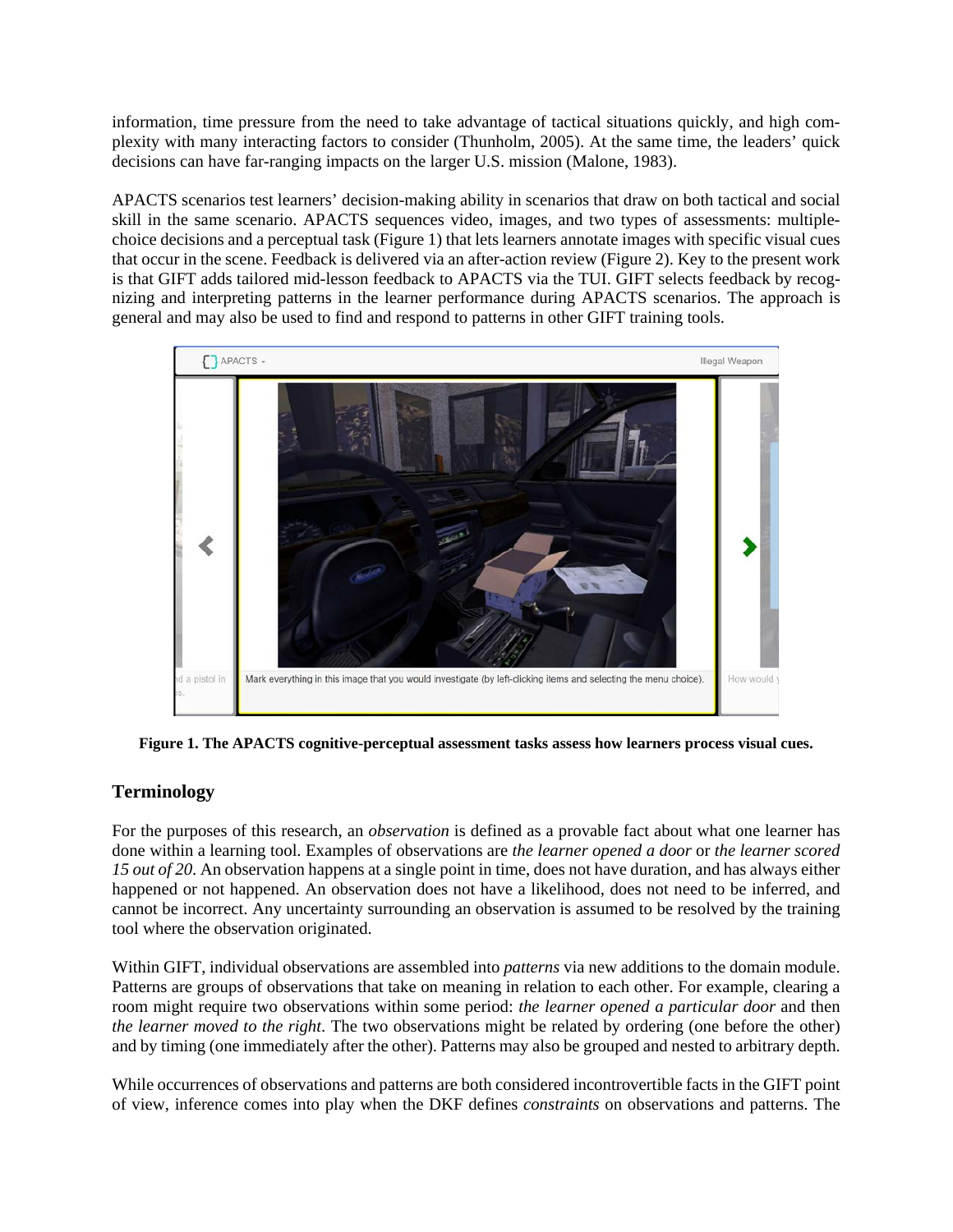satisfaction or violation of these constraints lets GIFT detect learner errors (constraint violations) and infer what *misconceptions* might underlie the observed performance. Misconceptions encode predictable but incorrect cognitive processing [\(Koedinger, Corbett, & Perfetti, 2012;](#page-9-5) [Sleeman, Ward, Kelly, Martinak, &](#page-9-6)  [Moore, 1991\)](#page-9-6). Misconceptions in GIFT extend the domain concept objects with new information that can help tailor feedback and provide appropriate pedagogical strategy.

During the present work, APACTS was instrumented with a typical interop plugin that communicates learner performance to GIFT through the gateway module and domain module. Because of these changes, GIFT has visibility into observations of individual learners as they progress through APACTS. This provides a testbed for demonstration and evaluation of the new GIFT capabilities to observe patterns in learner performance, infer errors and misconceptions, and tailor mid-lesson feedback.



**Figure 2. APACTS combines tactical / social decision-making assessments and AAR feedback.**

# **OBSERVABLE PATTERNS**

Patterns relate multiple observations to each other in time. Formal temporal logic is well studied in the context of, for example, characterizing software synchronization and timing [\(Clarke & Emerson, 1981\)](#page-8-0) or reasoning about plans [\(McDermott, 1982\)](#page-9-7). Patterns of observations that are implemented in GIFT represent a subset of temporal logic operators defined by [Allen and Ferguson \(1994\).](#page-8-1) The patterns chosen for implementation reflect those hypothesized to be valuable for instructors or instructional designers to describe learner performance in a variety of modern training tools, to include APACTS and more sophisticated openworld simulations.

The GIFT team has made authoring tools a strong emphasis of the adaptive training program. Existing research has identified lessons learned for authoring tools in GIFT explaining the importance of empowering the user, which will build trust and confidence in the authoring process [\(Ososky, 2016\)](#page-9-8). Authorability of patterns by nontechnical personnel is a key design consideration when choosing and defining patterns.

When future work adds the new patterns into GIFT authoring tools, it is vital that they align with how instructors think about learner performance. Instructional alignment may be more valuable than complete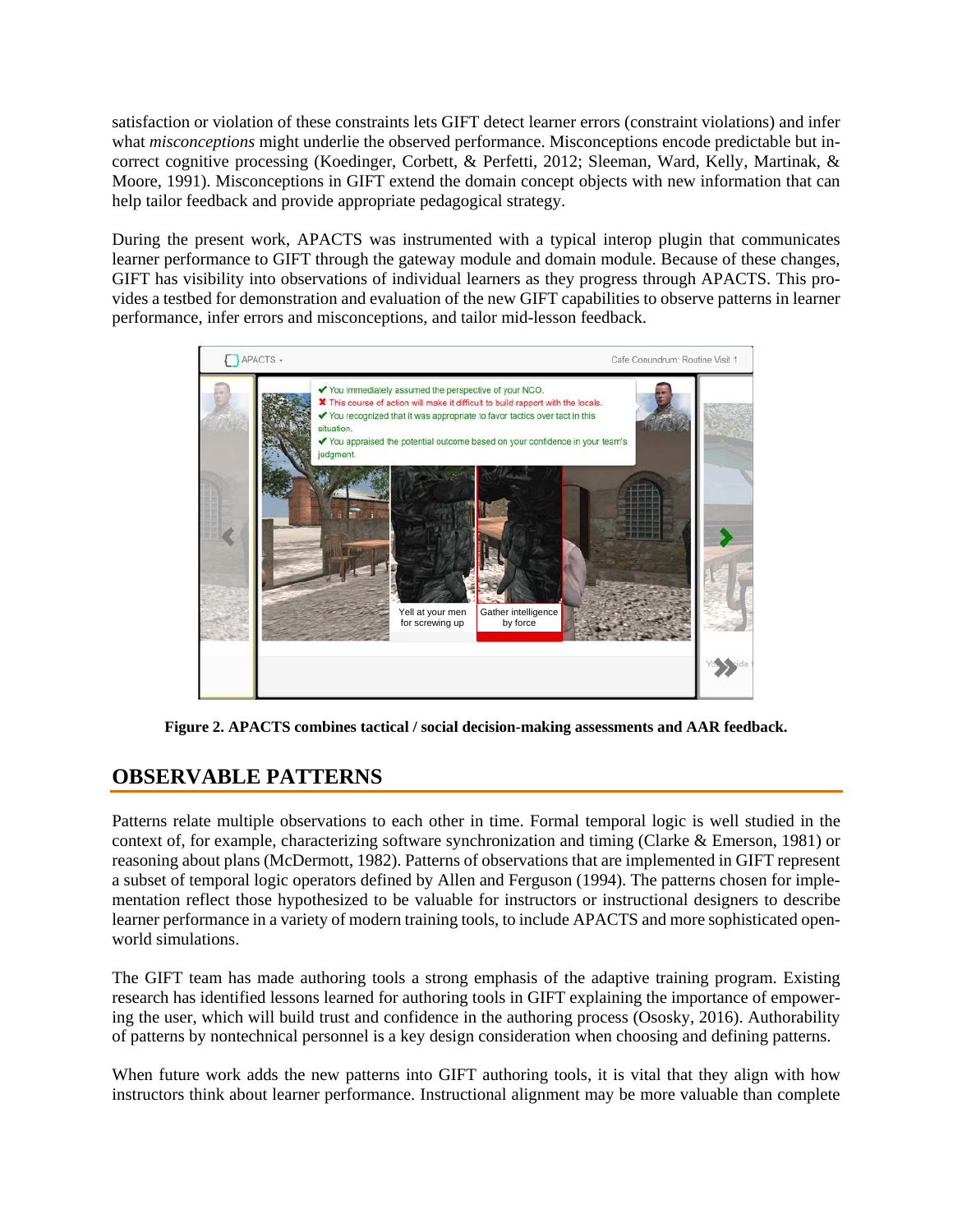expressivity of the language when it can prevent errors, reduce cost of authoring, and increase technology acceptance among instructors and instructional designers [\(Folsom-Kovarik, Wray, & Hamel, 2013\)](#page-8-2). For this reason, limiting the patterns that an author can express may actually improve the utility of the new constructs more than making it possible to express many more patterns but also requiring an engineering or mathematical background to get the patterns right. Furthermore, even the simplified syntax used in this paper may be hidden from nontechnical authors by presenting a graphical interface such as the draggable box and line diagrams described in [\(Woods, Stensrud, Wray, Haley, & Jones, 2015\)](#page-9-9).

Although actions of other learners (or constructive characters) may cause observations and otherwise affect learners, the present work focuses on the individual learner use case. At present the GIFT patterns do not include a full definition of patterns that could be expected in a team environment.

#### **Required, Forbidden, and Optional**

The basic elements of patterns provide building blocks that instructors can assemble to describe learner performance in a training tool. The definitions of the basic elements in GIFT are based on constraint logic built for the Dynamic Tailoring System (DTS) [\(Wray & Woods, 2013\)](#page-9-10).

First, observations may be *required*, *forbidden*, or *optional* (Table 1). These generalized basic ideas are already present in GIFT and implemented by individual domain module conditions. They help define types of errors that can let GIFT differentiate the cognitive processing in this learner, such as insufficient automaticity or presence of specific misconceptions, that led to the incorrect performance [\(Woods et al., 2015\)](#page-9-9).

#### **Table 1. The basic building blocks of patterns are single observations.**

| <b>Notation</b> | <b>Meaning</b>                                                                      |
|-----------------|-------------------------------------------------------------------------------------|
| A               | Required. GIFT must observe condition A. The learner must carry out step A.         |
| $~^\sim$ A      | Forbidden. GIFT must not observe condition A to be true. The learner must not do A. |
| $A^*$           | Optional. GIFT may or may not observe condition A; it is not required or forbidden. |

In the absence of other constraints defined below, failure to observe a required element constitutes an *error of omission* that GIFT detects when the required element goes out of scope without being observed. The observation of a forbidden element constitutes an immediate *error of commission*. In the formal study of errors – for example in adverse event analysis [\(Donchin, Gopher, Olin, Badihi, Biesky et al., 1995\)](#page-8-3) or in the human factors design of a system [\(Boyce, Sottilare, Goldberg, & Amburn, 2015\)](#page-8-4) – errors of omission and errors of commission are typically considered to arise from different cognitive pathways and demand different diagnosis. An error of omission reflects a failure to carry out a required step, perhaps forgetting or not recognizing the need to do so. An error of commission is an incorrect action or actively doing what should not be done. Other error categories, such as sequence errors or context errors, are discussed below.

Optional elements can never cause a constraint violation, but when they are observed they can cause other processing in conjunction with the below patterns. Required and optional elements may be observed more than once without causing an error. To limit the repetitions allowed, see *repetitions* below.

#### **Clusters, Dependency, and Strict Ordering**

*Clusters* of observations are unordered sets that group elements together for checking. Clusters may have any number of members and may be nested to arbitrary depth. Importantly, checking a cluster can imply either a logical *AND* or a logical *OR* relation between members, depending on where the cluster appears.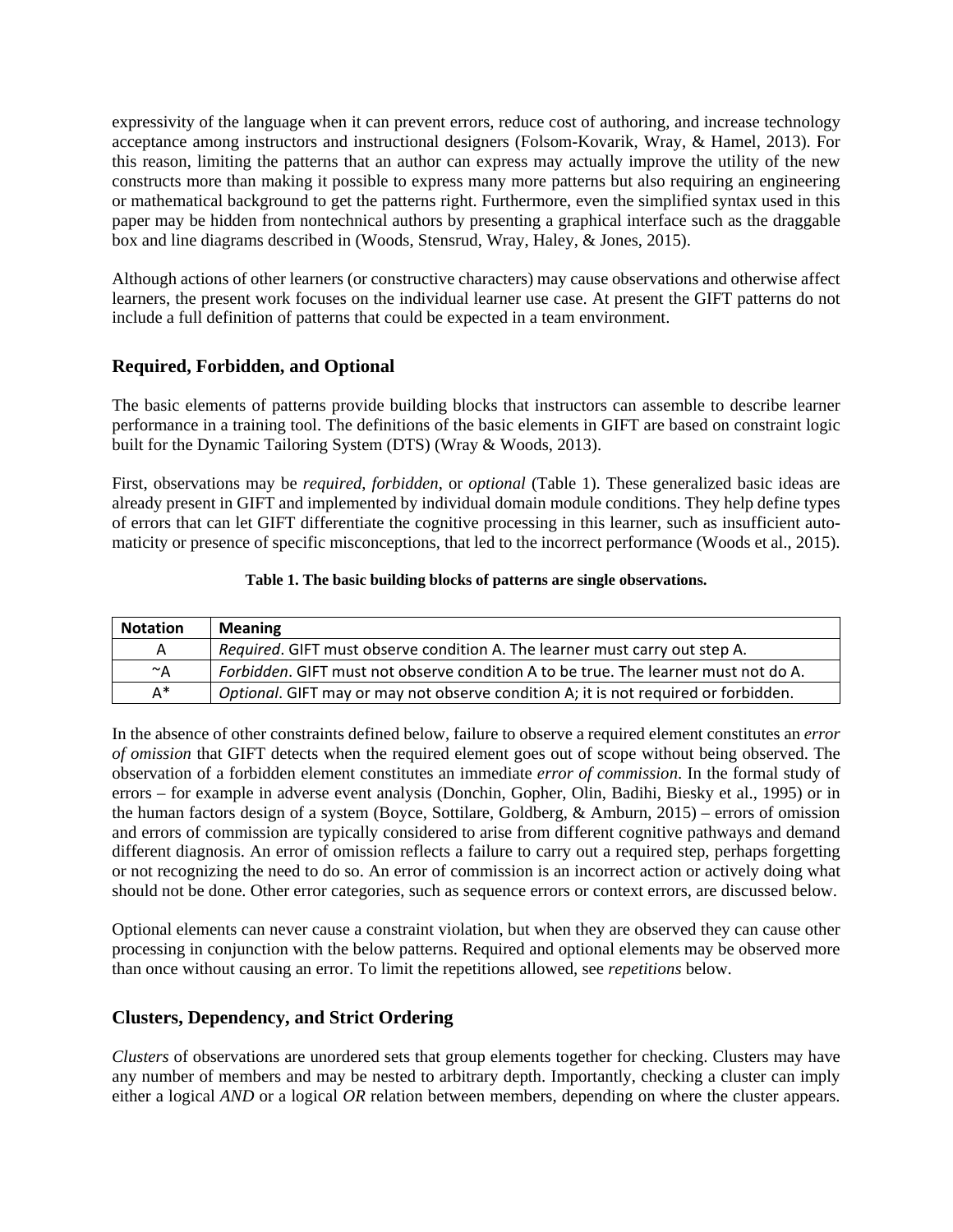This helps move away from a strict temporal logic and toward a language of patterns that should match the intuitions of nontechnical users for teaching and training. Examples of the difference appear in Table 2: compare the logical processing implied by  $(A B) \rightarrow C$  as contrasted with  $A \rightarrow (B C)$ .

A *dependency* relation between two elements (observations or groups of observations) indicates that the second element should not be observed before the first. For example, a learner on a patrol mission should not proceed outside the wire before completing a mission briefing. By contrast, a *strict ordering* relation indicates that not only must the second observation come after the first, but also the first observation becomes forbidden, and may no longer be repeated, after the second is observed. It is still permissible to observe A or B multiple times each, as long as they are not out of order.

Both dependency relations and strict ordering relations may be chained to arbitrary length, as shown in Table 2. When several elements participate in a strict ordering, there is no way to exempt a member element from being strictly ordered (no partial ordering).

| <b>Notation</b>       | <b>Meaning</b>                                                                              |
|-----------------------|---------------------------------------------------------------------------------------------|
| (A B)                 | Cluster. A and B are separate observations, but are checked together. They are required.    |
| $\sim(A B)$           | Both A and B are forbidden.                                                                 |
| $(A B)^*$             | Both A and B are optional.                                                                  |
|                       |                                                                                             |
| $A \rightarrow B$     | Dependency. B depends on A. The learner cannot do step B without first doing step A.        |
| $A \rightarrow B^*$   | B does not need to be observed, but if it is observed then it triggers an error of omission |
|                       | unless A is observed first.                                                                 |
| $A^* \rightarrow B$   | Equivalent to just B, because A can either happen or not happen before B is observed.       |
|                       | Note that this is a change from interpretation in the SoarTech DTS.                         |
| $(A B) \rightarrow C$ | Both A and B must be observed before C may be observed.                                     |
| $A \rightarrow (B C)$ | A must be observed before either of B or C may be observed.                                 |
|                       |                                                                                             |
| (A, B)                | Strict order. A and B must be observed in order. It is not allowed to do B until A is done, |
|                       | and also it is not allowed to do A after B.                                                 |

#### **Table 2. Clustering and ordering multiple observations.**

Note that the strict ordering (A, B) is simply equivalent to A  $\rightarrow$  (B ~A). The definition of strict ordering as another first-order constraint becomes useful for authors when there are several elements that need to be ordered. For example,  $(A, B, C, D)$  is easier to encode than  $A \rightarrow (B \sim A) \rightarrow (C \sim A \sim B) \rightarrow (D \sim A \sim B \sim C)$ . Furthermore, if a graphical UI is used to author these relations, fewer nodes and edges will be required.

#### **Relevance and Exclusivity**

*Relevance* refers to the notion that required or forbidden elements (usually clusters) will not be checked under certain conditions when they are not instructionally relevant. Relevance is similar to the concept of scope in computer programming. For example, checking whether a learner clears a room correctly is (at first) not relevant in the context of a patrol scenario, but may become relevant if the patrol comes into contact with the enemy and must conduct a tactical engagement.

Controlling the relevance of an element is not simply a matter of saving computational resources. It is also important instructionally. Relevance can be used to make assessment tractable in ill-defined domains [\(Nye,](#page-9-11)  [Boyce, & Sottilare, 2016;](#page-9-11) [Woods et al., 2015\)](#page-9-9). For example, if a learner on patrol enters a village elder's home for tea, it would be inappropriate for GIFT to state he made an error by not clearing the room first.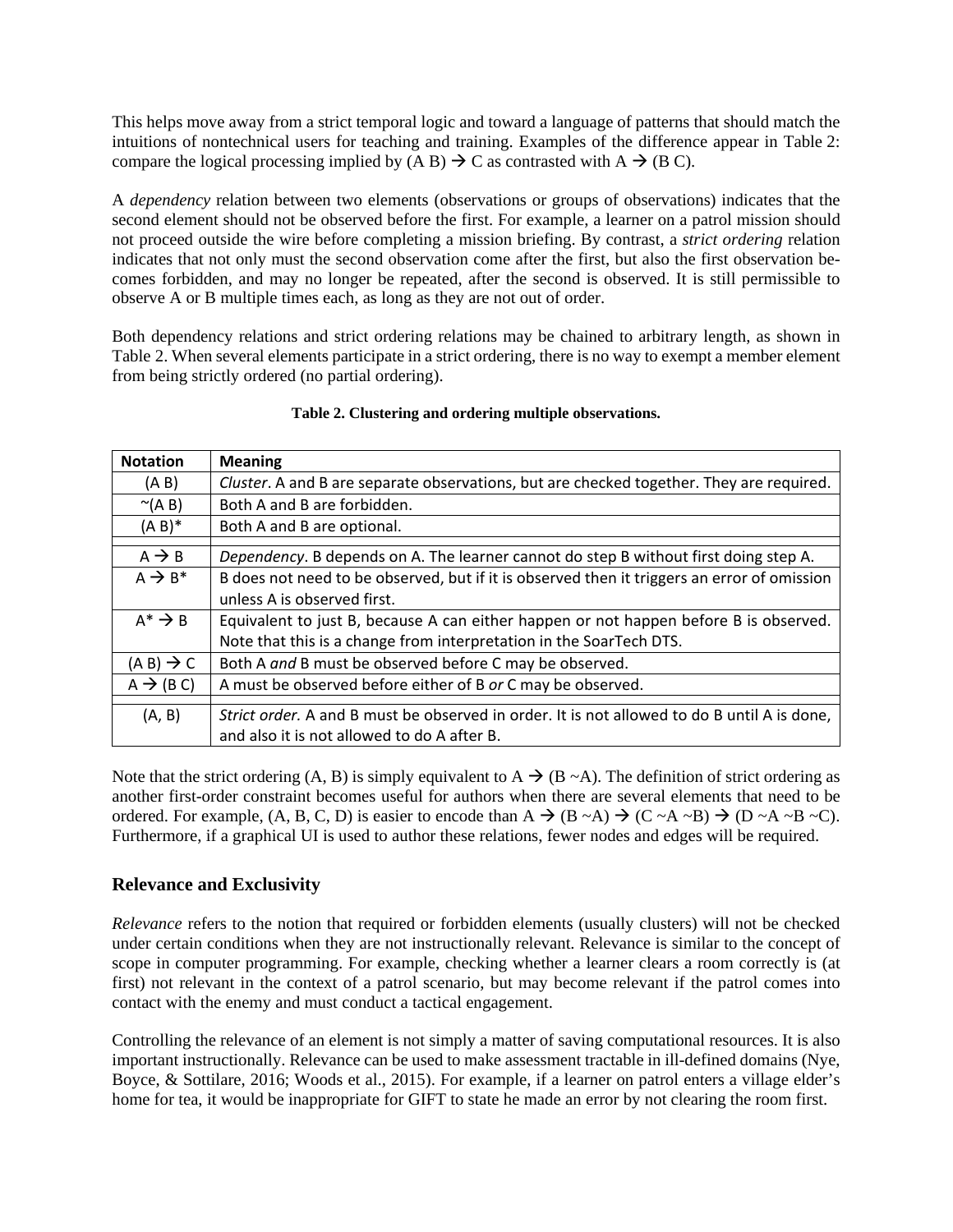*Exclusivity* refers to the requirement that all unmentioned observations are considered forbidden. Exclusivity can be specified at the same level of granularity as any cluster, including a top-level luster that contains all others. Otherwise, if a cluster is not marked as exclusive, any unmentioned observations are considered optional. When a cluster is not relevant, its exclusivity constraint is not checked.

#### **Repetition, Pause, and Duration**

Elements may be *repeated* a number of times that instructors specify. For example, in a patrol scenario the learner might need to greet between two and four civilians in the local language. Any number of occurrences in the range satisfies the constraint. An exact value can also be specified. The repetition constraint does not rule out other observations between the repetitions or after them.

A *pause* is an interval between two observations. The time starts counting every time the left-hand side of the constraint is satisfied. If the right-hand side becomes satisfied before the minimum specified delay, then the delay constraint is violated. If the maximum specified delay expires and the right-hand side is not satisfied, the delay constraint is violated.

Finally, *duration* describes how long it should take the learner to complete one or more observations. The entire cluster must be satisfied within the timespan specified by max. If the time specified by max elapses and the cluster is not satisfied, the constraint is violated. Like all constraints, durations may be nested, enabling a series of observations that have a total time for completion and duration for each individual item. This method is valuable when studying speed-accuracy tradeoffs [\(Goldhammer, 2015\)](#page-9-12).

| <b>Notation</b>                      | <b>Meaning</b>                                                                     |
|--------------------------------------|------------------------------------------------------------------------------------|
| A r[minmax]                          | Repetition. Element A must be observed at least min times and at most max times.   |
| A r[exact]                           | Element A must be observed exactly exact times.                                    |
| A $r[2]$                             | The learner must do A twice. If the learner does A three times, no error happens.  |
| A r[2] $\rightarrow$ B               | The learner must do A twice before doing B.                                        |
| A r[2] $\rightarrow$ ~A              | The learner must do A twice, after which the learner may not do A again.           |
|                                      |                                                                                    |
| $\rightarrow$ p[minmax]              | Pause. The time between these two observations must be between min and max.        |
| $A \rightarrow p[30 \text{ sec}$ ] B | B must occur after A and also at least 30 seconds must separate them.              |
| $A \rightarrow p$ [ 30 sec] B        | B must occur after A and also within 30 seconds after A is observed.               |
|                                      |                                                                                    |
| $A$ d[max]                           | Duration. Element A will be relevant for up to max seconds.                        |
| (A B) d[30 sec]                      | The learner has 30 seconds to complete A and B.                                    |
| (~A) d[30 sec]                       | The learner may not do A for the first 30 seconds that the constraint is relevant. |

#### **Table 3. Patterns of repeating and timed observations.**

In the present work, patterns that express order, repetition, and timing form the basis for infering general insights about learners and improving feedback tailoring.

# **INTERPRETING PATTERNS AND TAILORING FEEDBACK**

The first modification in GIFT to take advantage of information from observable patterns is the idea of a *misconception*. Misconceptions modify concepts within the domain module. They give GIFT additional information about learner performance – not just whether a concept has been mastered or not, but also inferences about why a concept may not be mastered and what specific feedback may be needed.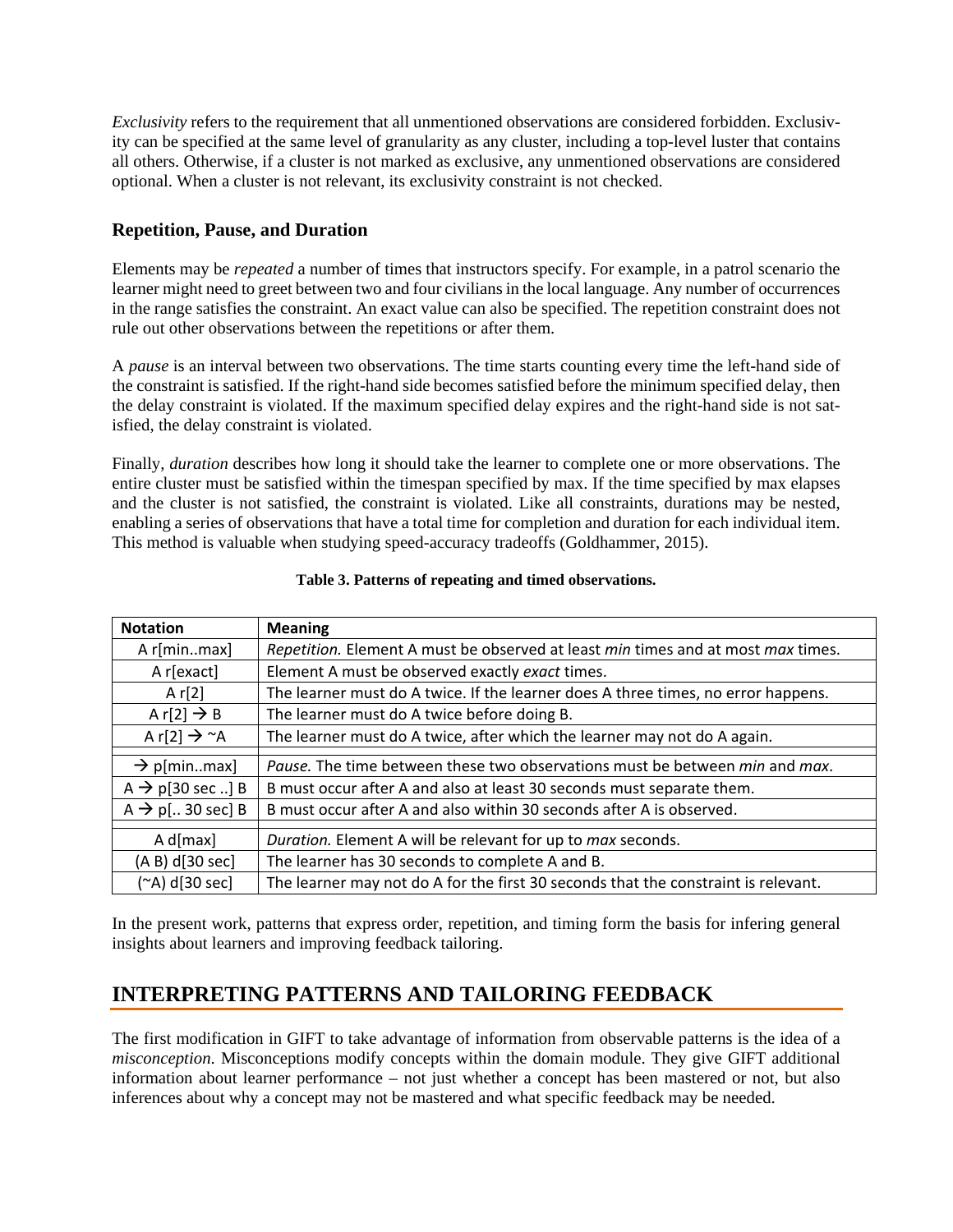Misconceptions have been well studied elsewhere and evidence exists that they are valuable to providing tailored feedback. A few example benefits are listed. Detecting and addressing specific misconceptions can challenge learners' incorrect mental models when untailored feedback would otherwise allow them to gloss over the differences[\(Swan, 1983\)](#page-9-13). Feedback focusing on misconceptions is also more directive, when GIFT detects that such feedback is more appropriate for an early stage of learning [\(Moreno, 2004\)](#page-9-14) than an alternative facilitative feedback or an exploration experience during later stages. Inferring the presence of misconceptions can also support increased specificity in feedback which is appropriate when learners are more performance oriented [\(Davis, Carson, Ammeter, & Treadway, 2005\)](#page-8-5). In conjunction with GIFT's *active* and *constructive* feedback mechanisms, the addition of misconceptions will help to provide feedback that aligns with many guidelines for delivering formative feedback [\(Shute, 2008\)](#page-9-15).



**Figure 3. High-level data flow for inferring misconceptions and using them to tailor feedback.**

Figure 3 depicts a high-level data flow for observing patterns of learner behavior and inferring the presence of misconceptions. Selected relevant classes within each GIFT module are shown with blue (bolded) lines indicating changes to the standard GIFT classes and messages.

First, GIFT patterns implement new kinds of conditions (1). Like conditions, the patterns can modify the state of domain-specific concepts (2). Concepts are similarly modified to contain an arbitrary number of misconceptions, each of which is tied to its parent concept. So, it becomes possible to differentiate between specific ways that a learner may act or know incorrectly. The different misconceptions may require different levels of urgency or different modes of feedback.

While misconceptions within the domain module are domain-specific, GIFT needs to reason about misconceptions in a domain-general manner within the learner module and pedagogical module. For this reason, dimension reduction in the domain module passes along only a subset of features for each detected misconception. The extracted misconception features are domain-general and include the importance, urgency, and certainty of each misconception. Determination of these values is task-specific (3). For example, in a VBS scenario the domain module might detect a pattern of learners walking around with weapon in the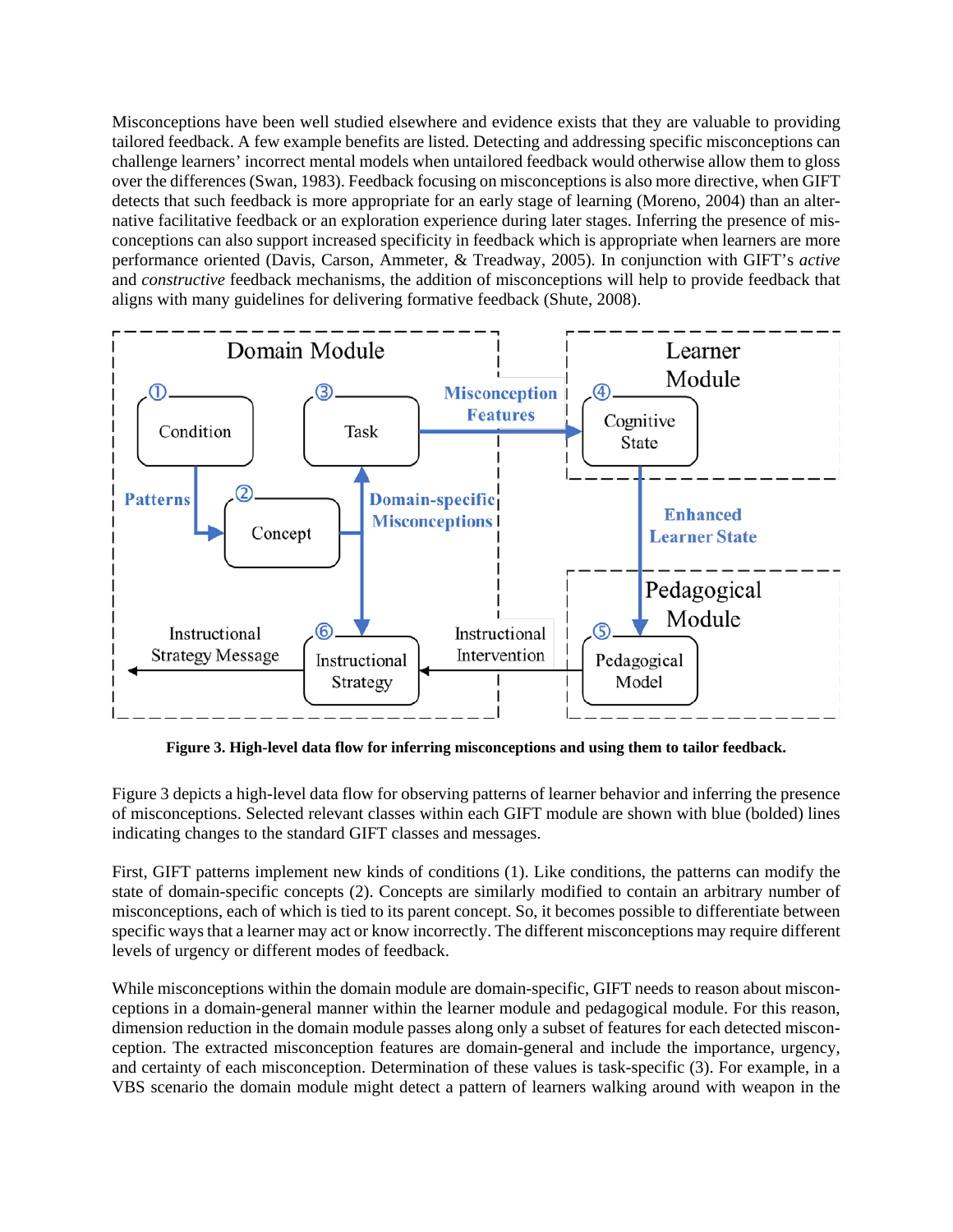wrong ready state. In a squad tactics setting this might be an unimportant error, while the error would be more important if the scenario is targeting intercultural communication with civilians while on a patrol.

Once the learner module has domain-general information about misconceptions as they are detected, stored in the cognitive state class (4), the pedagogical module gains new information within the learner state message set on which to base real-time tailoring decisions. While performance assessment messages are domain-specific, the misconception features are generalized and thus update the learner cognitive state. Within the scope of the present research, a simple algorithm will be added to an existing pedagogical model (5) that acts on the domain-general features of misconceptions to direct instructional interventions. For example, the initial pedagogical algorithm might indicate that some number of unimportant misconceptions may be addressed through AAR or reteaching, while any misconception with importance above some threshold must be addressed through immediate feedback.

Finally, when the pedagogical module requests an instructional intervention, the domain module contains the full misconception information that is required to deliver needed feedback with high specificity (6).

#### **APACTS Examples**

Two examples suggest the value of leveraging observable patterns in GIFT.

First, Figure 1 above depicts an example of a visual scan task in APACTS. The learner is stationed at an entry control point and must respond to a civilian vehicle as shown in a static image. Optionally, there is a time limit on the learner's response.The correct response is to mark two objects in the Figure 1 image: the box on the passenger side floorboard, and a pistol grip that is visible between the center console and the passenger seat (Figure 4). However, by using a new observation ordering pattern, GIFT can now add specificity to the APACTS assessment of correct behavior.



**Figure 4. Detail of Fig 1, highlighting threat item.**

This image is designed so that the more threatening object, the pistol, is less visually salient (less noticeable) compared to the box, which is easier to see because it is larger and a lighter color. Since APACTS communicates each click the learner makes to GIFT, it is easy for GIFT to define domain-specific constraints that not only require clicking on both objects, but also differentiate between which object was clicked on first. If the learner clicks the box before the gun, that ordering may be caused by a more reactive cognitive processing of the scene [\(Schatz, Colombo, Dolletski-Lazar, Carrizales, & Taylor, 2011\)](#page-9-16), and can be associated with the inference this is a more novice learner. If the learner clicks the gun first, that observation provides evidence that the learner is more expert in visual scene assessment.

As a second example, Figure 2 above depicts a typical multiple-choice assessment in APACTS (although overlaid with the built-in AAR feedback). Multiple-choice assessments provide an opportunity to gather information via observation timing patterns. With these, GIFT can make use of observations that a human instructor might value such as the amount of time the learner considered the question before making a choice. Fast choices might be associated with a more expert learner. GIFT can also make use of information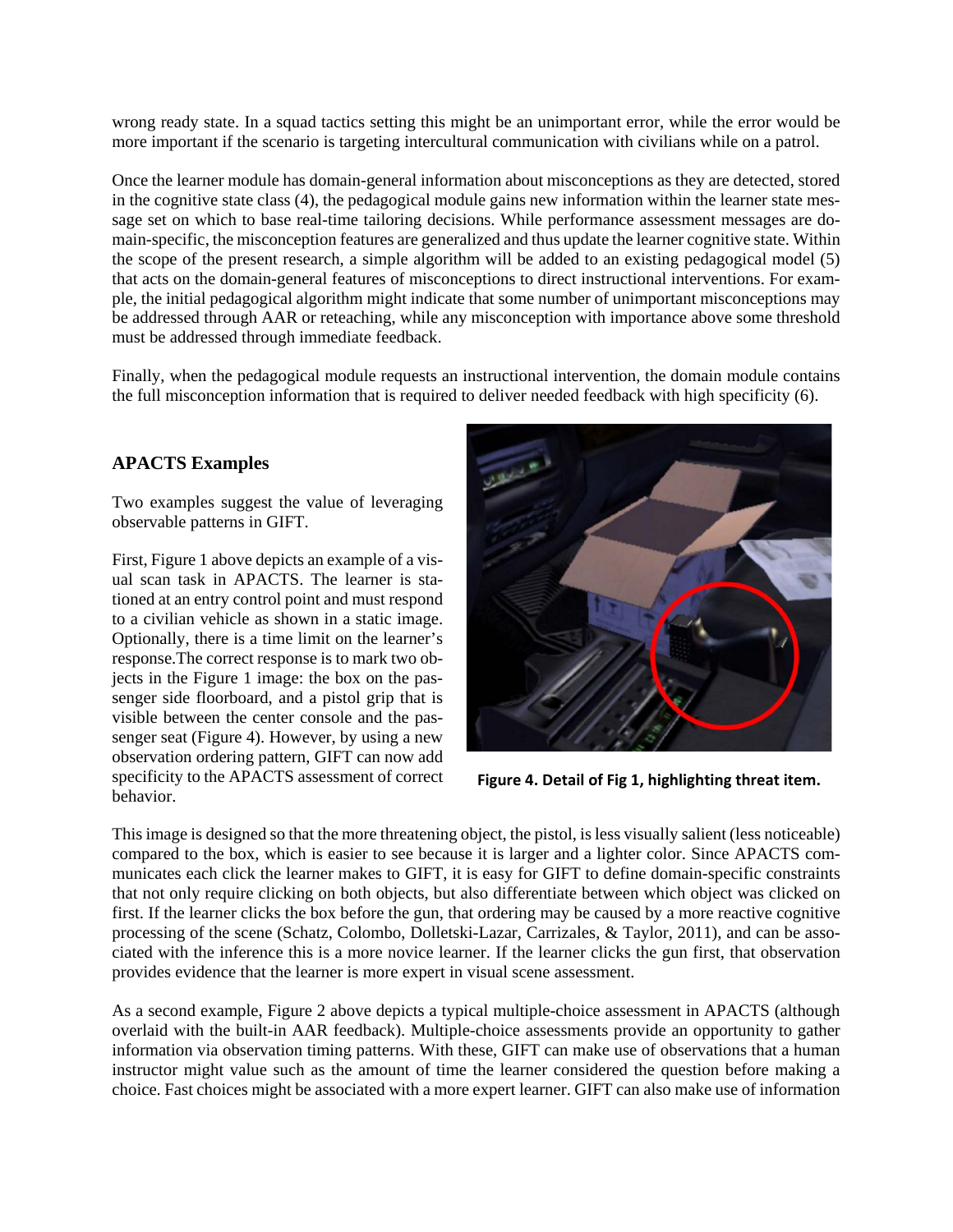such as whether the learner changed between choices before submitting, or simply hovered the mouse over one option or the other, to differentiate hesitation from other reasons for delay such as inattention.

### **CONCLUSIONS AND RECOMMENDATIONS FOR FUTURE RESEARCH**

In conclusion, GIFT is being enhanced with new domain-specific and domain-general representations of learner performance and underlying cognitive state that will make tailored feedback specific and impactful.

The implementation status of the work described includes initial changes to the GIFT source code in a development branch. The changes will be made available to the GIFT community in the future, after appropriate code review. APACTS software and scenarios will be published and made available.

A demonstration is planned via a human-participants study of APACTS. The demonstration is expected to compare training efficacy using new, tailored feedback against the baseline of APACTS alone. In addition, the implementation work supporting the study may be reused as a publicly available reference or showcase of the new capabilities and how to use them.

Future development work will include adding the new patterns into GIFT authoring tools. Finally, the patterns will be demonstrated on a second domain besides APACTS. That work will demonstrate the generality of the approach and utility to enhance widely used tools such as VBS or other training systems.

Finally, interesting directions for future funded research might include machine learning of patterns such as time limits that differentiate different cognitive processing pathways, helping to assess automaticity of skill performance. GIFT research efforts such as metacognition assessment, or active and constructive interventions, should also be combined with this work in order to improve the simple tailoring algorithms.

### **ACKNOWLEDGEMENT**

This material is based upon work supported by the Human Research & Engineering Directorate - Advanced Training and Simulation Division (HRED - ATSD) and the Army Contracting Command (ACC) - Aberdeen Proving Ground (APG) - Research Triangle Park Division (ACC-APG-RTP), Orlando Branch under Contract No. W911NF-16-C-0063**.** Any opinions, findings and conclusions or recommendations expressed in this material are those of the author(s) and do not necessarily reflect the views of the ATSD.

### **REFERENCES**

- <span id="page-8-1"></span>Allen, J.F., & Ferguson, G. (1994). Actions and events in interval temporal logic. *Journal of logic and computation, 4*(5), 531-579.
- <span id="page-8-4"></span>Boyce, M.W., Sottilare, R.A., Goldberg, B., & Amburn, C.R. (2015). *Work Domain Analysis for Ecological Interface Design of Tangible Interfaces*. Paper presented at the Interservice/Industry Training, Simulation & Education Conference (I/ITSEC), Orlando, FL.
- <span id="page-8-0"></span>Clarke, E.M., & Emerson, E.A. (1981). *Design and synthesis of synchronization skeletons using branching time temporal logic.* Paper presented at the Workshop on Logic of Programs.
- <span id="page-8-5"></span>Davis, W.D., Carson, C.M., Ammeter, A.P., & Treadway, D.C. (2005). The interactive effects of goal orientation and feedback specificity on task performance. *Human Performance, 18*(4), 409-426.
- <span id="page-8-3"></span>Donchin, Y., Gopher, D., Olin, M., Badihi, Y., Biesky, M.R., Sprung, C.L., et al. (1995). A look into the nature and causes of human errors in the intensive care unit. *Critical care medicine, 23*(2), 294-300.
- <span id="page-8-2"></span>Folsom-Kovarik, J.T., Wray, R.E., & Hamel, L. (2013, July 9-13). *Adaptive assessment in an instructor-mediated system.* Paper presented at the 16th International Conference on Artificial Intelligence in Education, Memphis, TN.